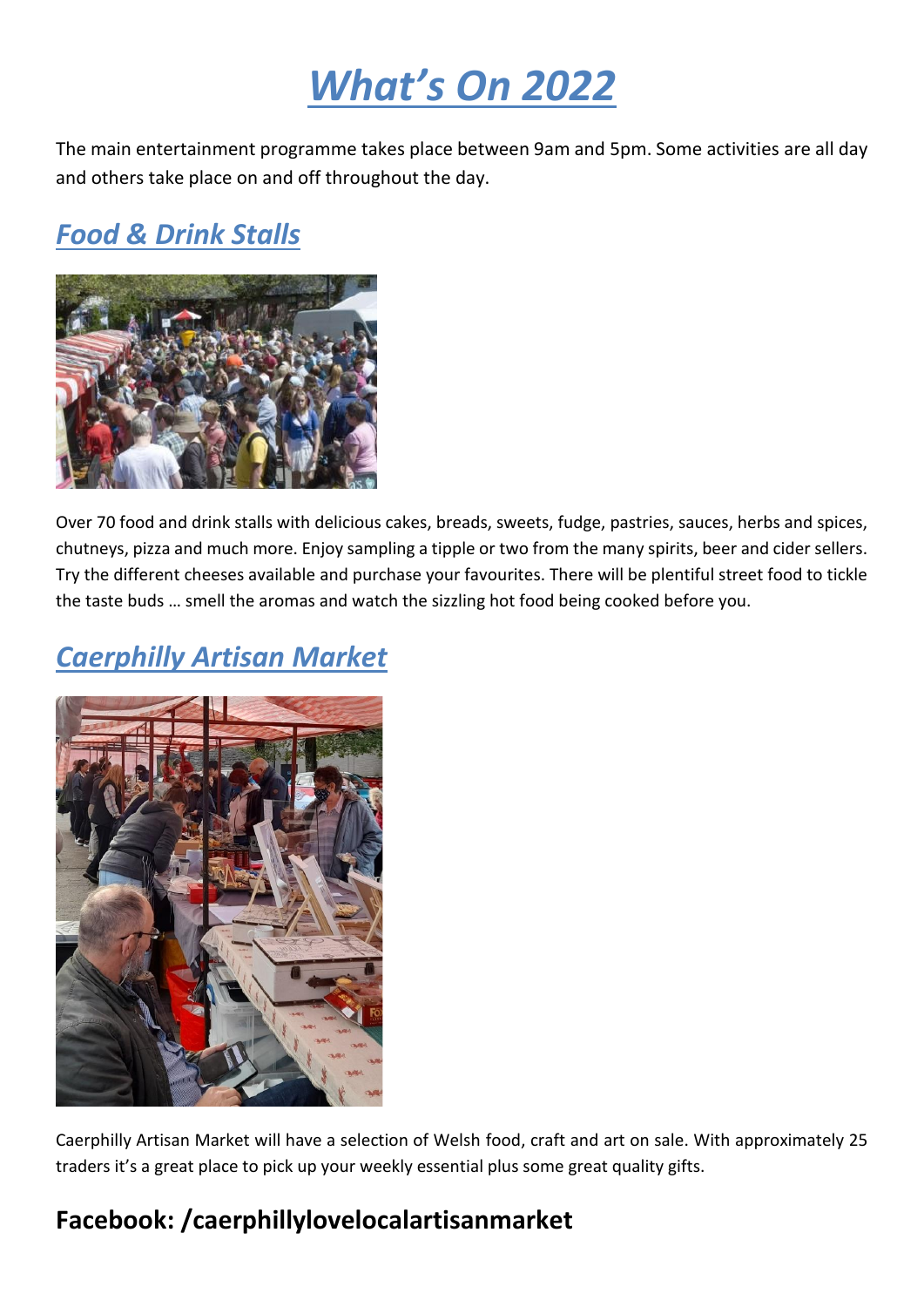# *Caerphilly Craft Fair by Crafty Legs – Cenotaph*



The monthly craft fair will be situated below Coffi Vista around the cenotaph and will host around 25 crafters. From arts and crafts to home decor and jewellery there will be plenty of locally made handcrafted gifts on display to pick up that unusual and unique present.

### **[Facebook](https://eur03.safelinks.protection.outlook.com/?url=http%3A%2F%2Fwww.facebook.com%2Fsearch%2Ftop%3Fq%3Dcaerphilly%2520craft%2520fair%2520by%2520crafty%2520legs&data=04%7C01%7CFRANCS1%40CAERPHILLY.GOV.UK%7Ce3d76b3cb53745710db508da10ffe339%7C5a3d68bcadcf462e918129b4b42b314d%7C0%7C0%7C637840988474743800%7CUnknown%7CTWFpbGZsb3d8eyJWIjoiMC4wLjAwMDAiLCJQIjoiV2luMzIiLCJBTiI6Ik1haWwiLCJXVCI6Mn0%3D%7C3000&sdata=ZGz0CntvDmaO7GKgh1HOCcFRvGqwQQ4kRssAm55BC8k%3D&reserved=0) - /CaerphillyCraftFair**

# *Castle Court Craft & Food Market*



The monthly craft and food market will be situated at Castle Court Shopping Centre, opposite Caerphilly Castle and will showcase over 20 handmade craft and home cooked produce stalls from local producers in South Wales.

### **Facebook: /Castlecourtcraftandfoodmarket**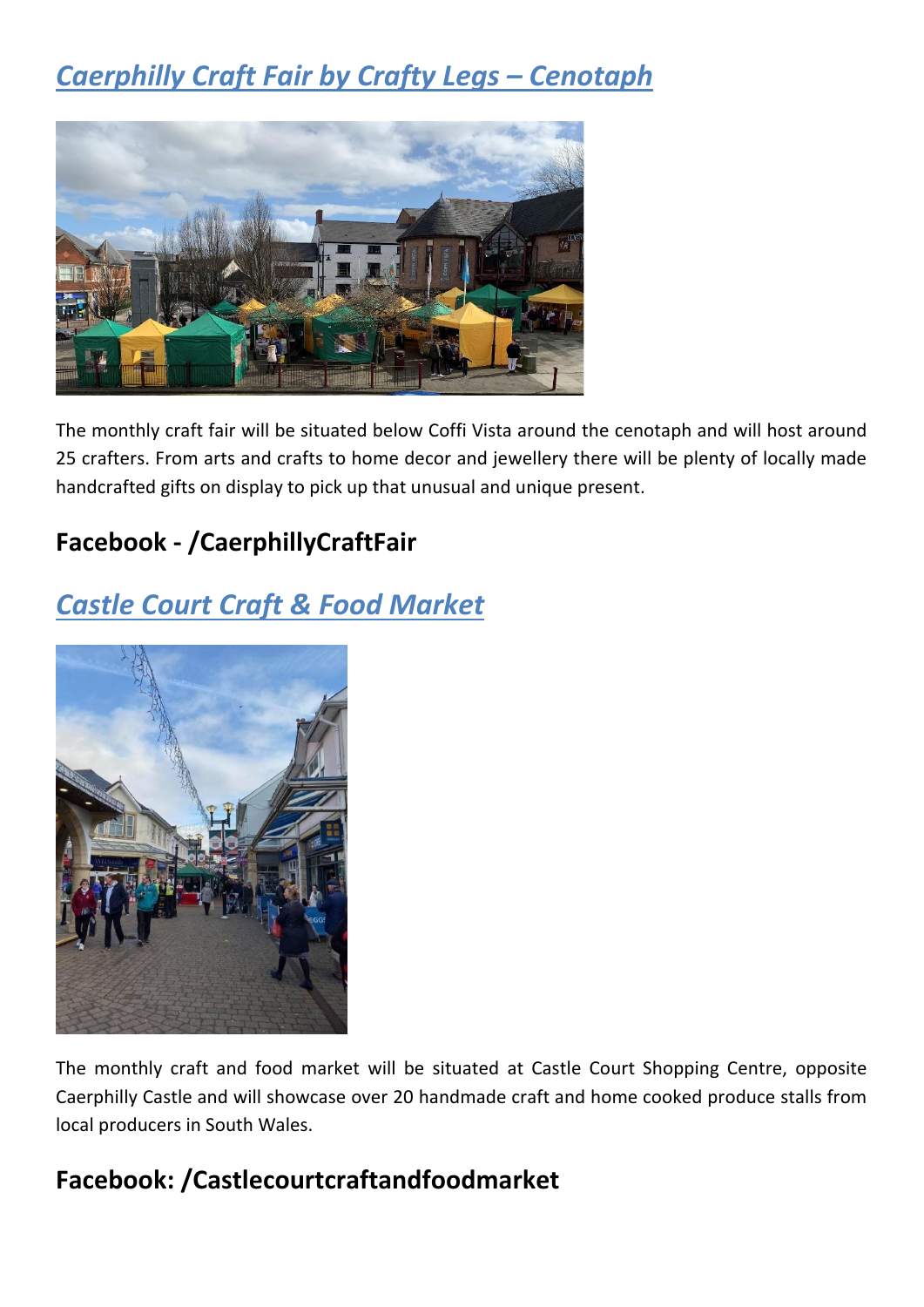# *Castle Court Shopping Centre - Bandstand Entertainment*



Castle Court Bandstand will be host to a great selection of musicians, dance groups and choirs throughout the day. Lots of community acts will take to the stage including Melody Makers and Machen Academy.

| <b>Time Slot</b> | Performer                   |
|------------------|-----------------------------|
| $10.00 - 11.00$  | <b>Melody Makers</b>        |
| $11.00 - 12.00$  | Rachel Tomsk                |
| $12.00 - 1.00$   | Machen Academy              |
| $1.00 - 2.00$    | Nicola Fullen               |
| $2.00 - 3.00$    | John Ash - St Cenydd Church |

#### **Website: [www.castlecourtwales.co.uk](http://www.castlecourtwales.co.uk/)**

#### **Facebook: /shopcastlecourt**

### *Artisan Cooks – Cookery Demonstrations*



Clover Hutson will be supported by top chefs to demonstrate some great recipes for you to try when you get home! Clover has worked with clients including Aldi, Morrisons, Tim Hortons, Kerrygold, Pilgrims Choice, Mexicana Cheese, Applewood Cheese, KTC, Sea Isle, to name a few!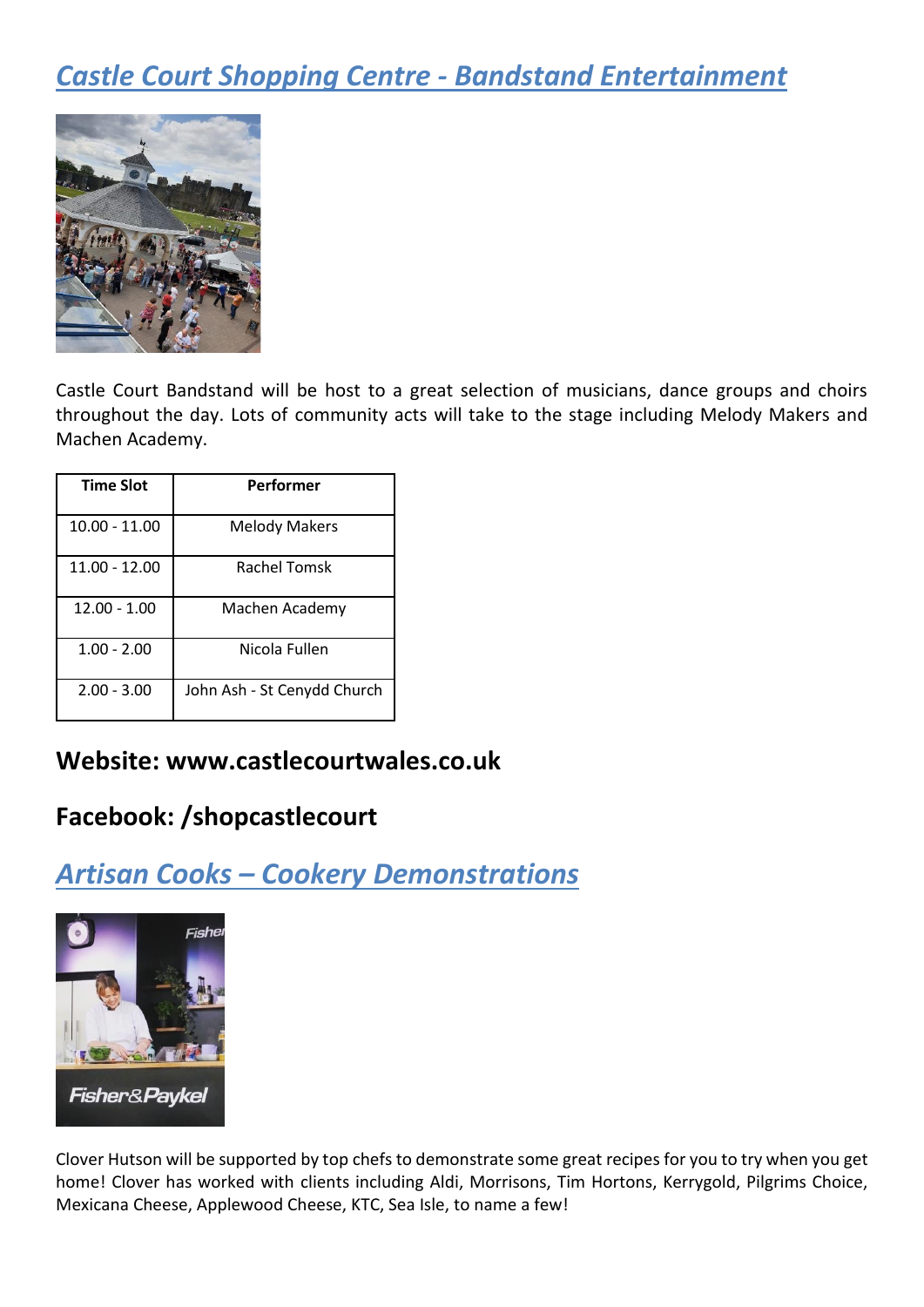Demonstrations will take place throughout the day. Visit the trailer to get the timings on the day.

### **Website:<http://artisancooks.co.uk/>**

# *Eat Welsh Lamb and Welsh Beef – Cookery Demonstrations*



Visit the Welsh Lamb and Welsh Beef trailer for an array of activity hosted by Meat Promotion Wales. The trailer will include cookery demonstration, competitions as well as the opportunity to pick up recipe cards to inspire you to cook Welsh Lamb and Welsh Beef at home.

Demonstrations will take place throughout the day. Visit the trailer to get the timings on the day.

### **Facebook: /welshlamb**

#### **Website: eatwelshlambandwelshbeef.com**

*The Preservation Society – The Cookalong Clwb* 



The Preservation Society are bringing The Cookalong Clwb to Caerphilly Food Festival where children and adults can get hands on, decorating cookies and making noodle pots with great fresh ingredients for a nominal charge, raising funds to support families to learn to cook together using simple, easy recipes. They'll also have their multi award winning jars of deliciousness available too.

### **Website: www.thepreservationsociety.co.uk Facebook: https://www.facebook.com/ThePreservationSociety**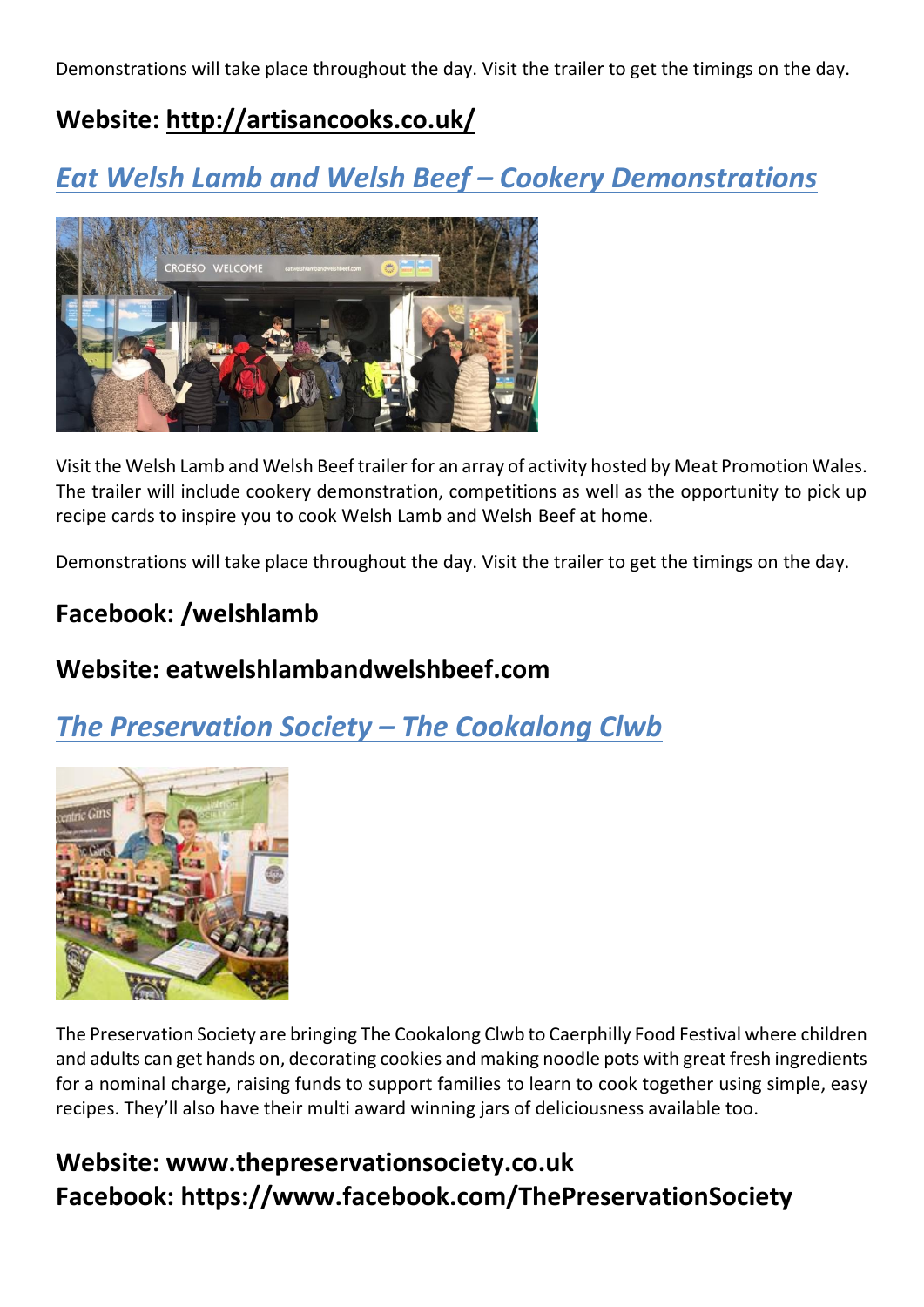# *French Waiters – Street Theatre*



The French Waiters are passionate about their work and their customers. They offer a big and warm welcome and a keen enthusiasm to serve. With a ring of the bell or a click of the fingers they will be there, to try with all their heart, to meet your every need.

### **Facebook: diggingholestheatre**

#### **Website: www.diggingholes.co.uk**

| <b>Performance Times</b> |
|--------------------------|
| 11.00am - 11.45am        |
| 12.15pm - 1.00pm         |
| 1.30pm - 2.15pm          |
| $2.45pm - 3.30pm$        |
| 4.00pm - 4.45pm          |

# *Meal On A Wheel*



Watch out as Meal on a Wheel comes whizzing through town to get yesterday's meal delivered to you today! It's service with a smile but can he keep the meal on the plate!

#### **Website: www.jugglingjim.co.uk**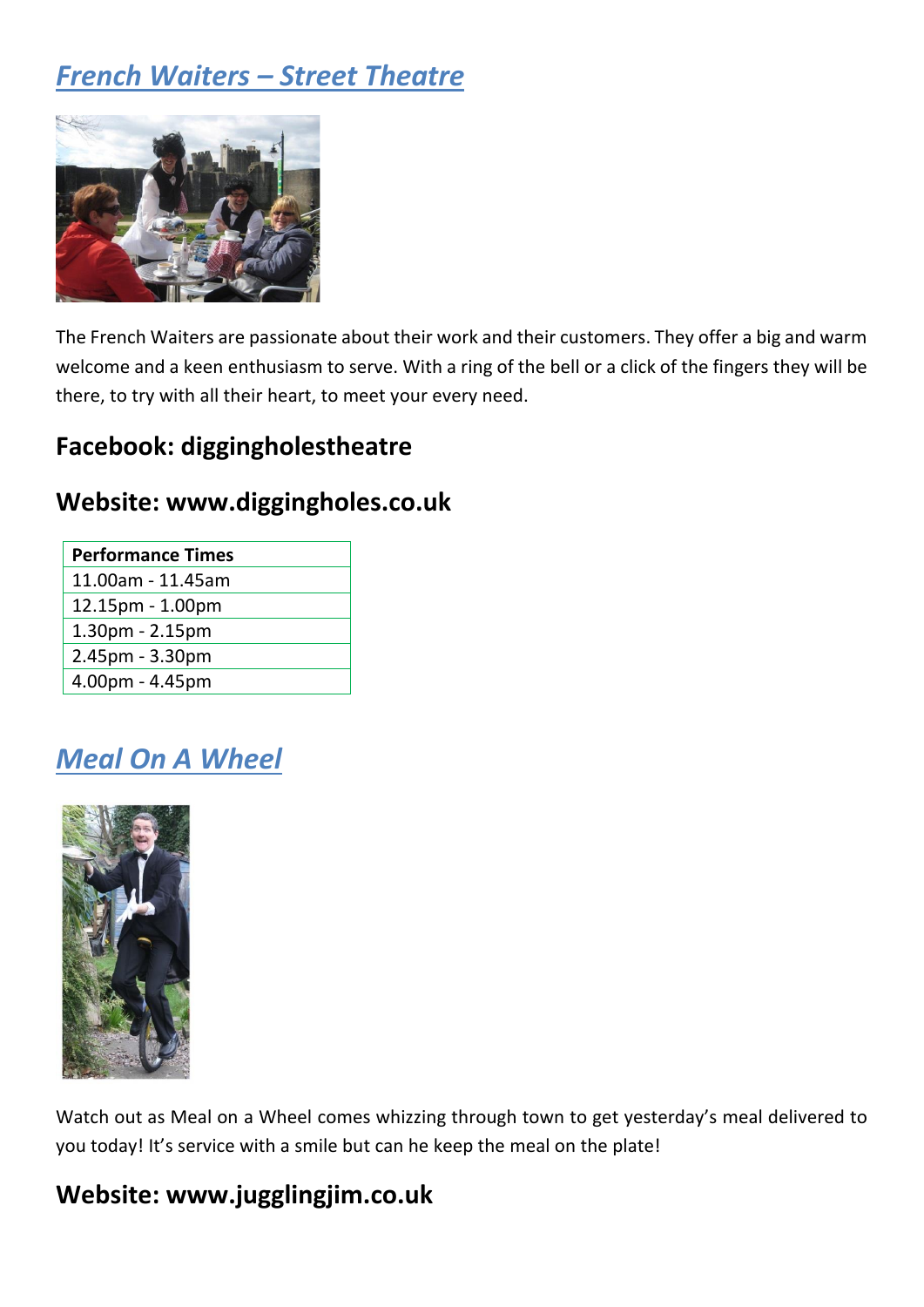| <b>Performance Times</b> |  |
|--------------------------|--|
| 11.00am                  |  |
| 1.00 <sub>pm</sub>       |  |
| 3.00pm                   |  |

# *The Big Banger*



The Big Banger, the tallest butcher in town with the wurst jokes, he's the silliest sausage of them all.

### **Website: www.jugglingjim.co.uk**

| <b>Performance Times</b> |  |
|--------------------------|--|
| 10.00am                  |  |
| 12.00pm                  |  |
| 2.00pm                   |  |

# *Chef comedy knife throwing show*



Chop! is the new show from an experienced street performer. Like nothing you've ever seen in the kitchen before (we hope!). All chefs pride themselves on their knife skills but this one has a whole new approach! In this kitchen of flying knives, things are not quite what they seem. Chef has some unorthodox cooking methods that soon descend into chaos! We can't even imagine what Gordon Ramsay would say!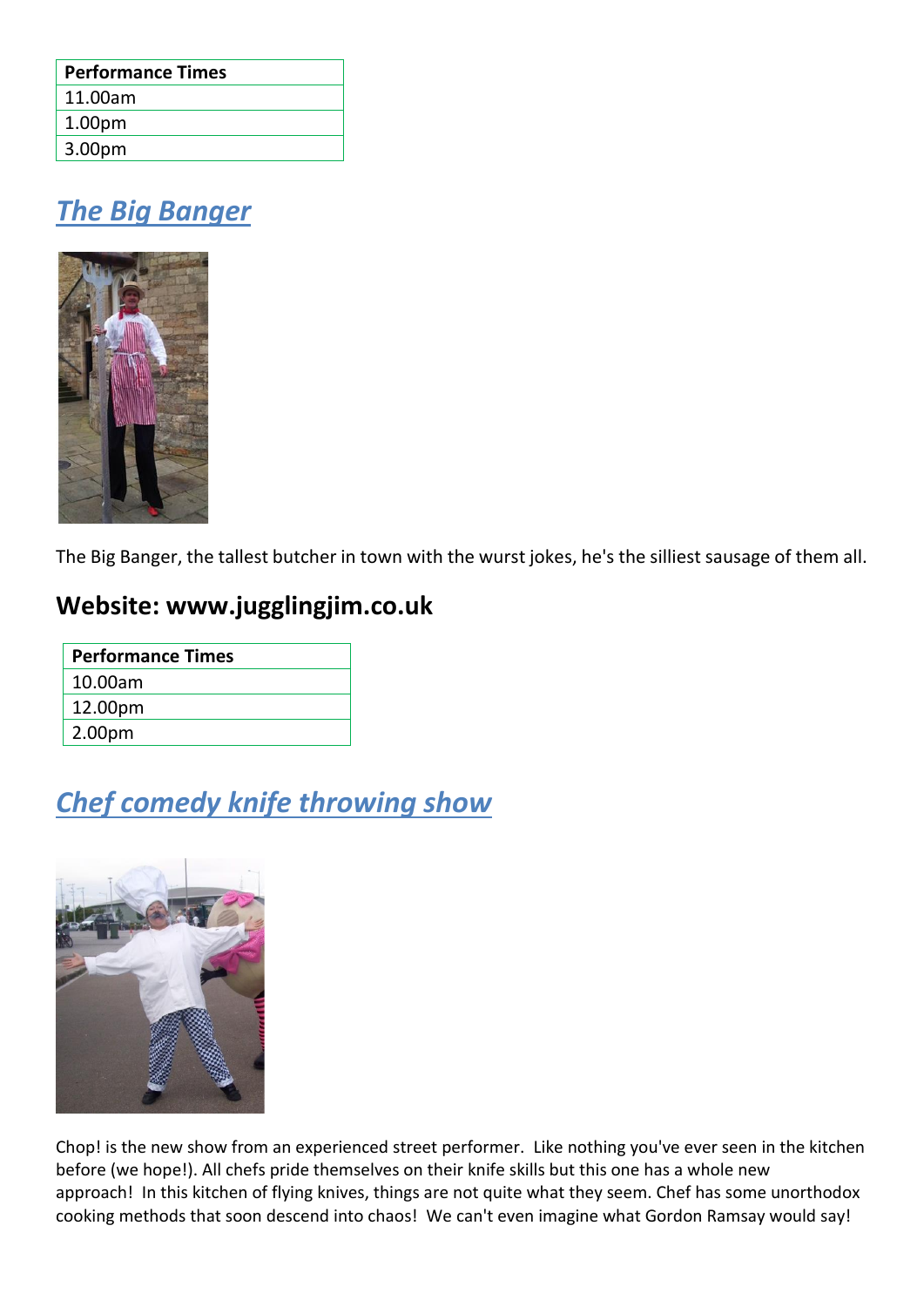Serving up an unusual dish is Chef's specialty. What starts as a simple cooking session becomes something very different. Expect a little mess, some magic, great skills, the unexpected, audience participation and many laughs.

| Performance Times - Twyn Car Park |
|-----------------------------------|
| 10.00am                           |
| 12.00pm                           |
| 2.00 <sub>pm</sub>                |

# *The Magician who produces Your 5 a day!*



Gary performs his sleight of hand magic and comedy show which won first prize in Guernsey's 2nd International Street Performer contest and the comedy prize in the 'World Street Magic Championship' held in Germany. Gary mixes comedy and magic with playful interaction with the audience. Well-known in the street performing world for his crowd-building ability and skills in improvisation, Gary can style his show to different event themes with different costumes and using different everyday objects in his shows. He is well-known for his ability to go with the flow and ad-lib his way through varying situations. Gary offers shows where he builds the crowd in a street environment as well as mix and mingle magic.

| <b>Performance Times - Park Lane</b> |  |
|--------------------------------------|--|
| 10.30am                              |  |
| 12.30pm                              |  |
| 2.30 <sub>pm</sub>                   |  |

# *Tommy Ake the juggling Chef*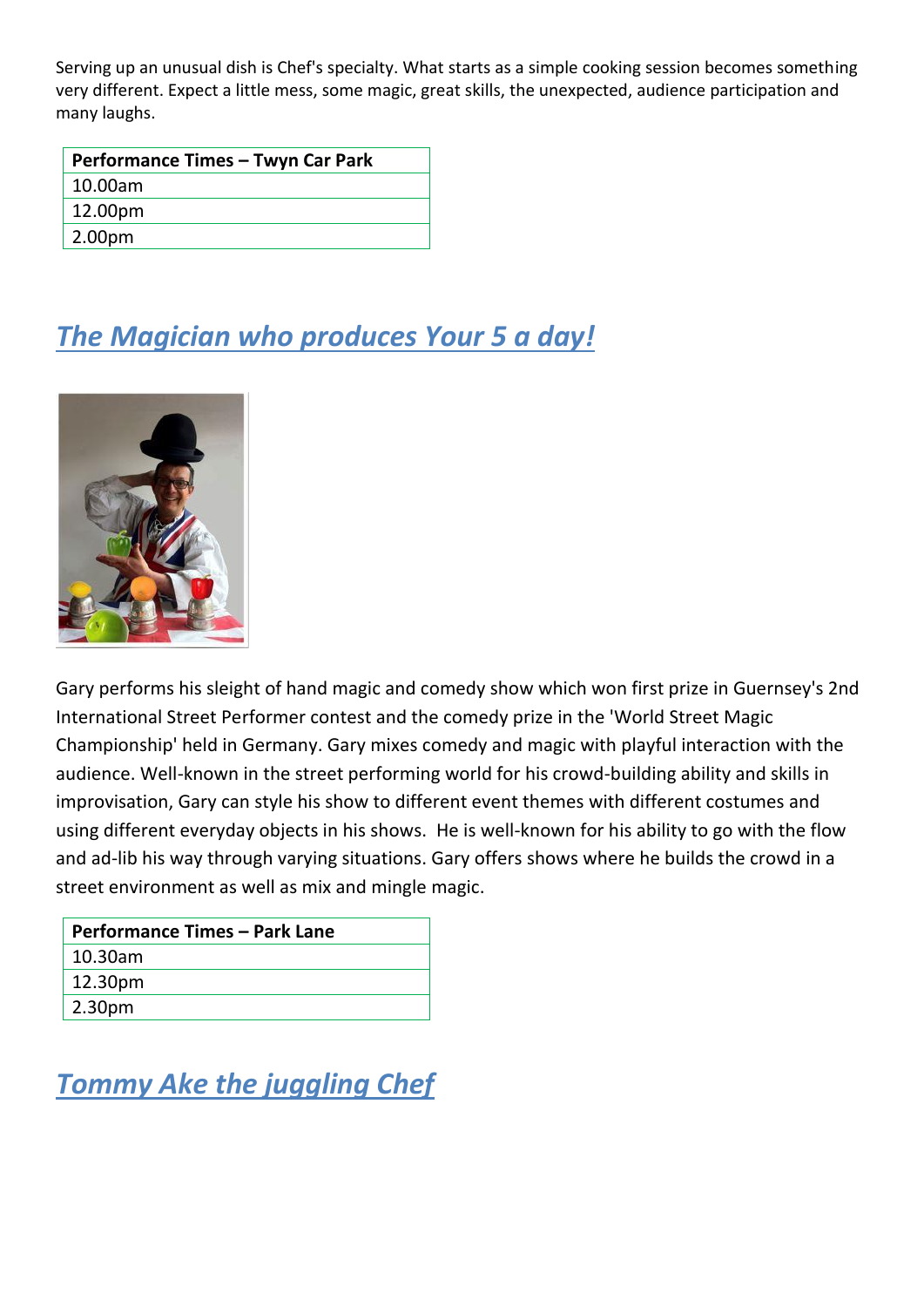

Meet Tommy Ake, the loveable comedy juggling walkabout chef. What he doesn't know about food is probably a lot, but he more than makes up for this in enthusiasm and laughter! Complete with juggling knives and an enormous tray of fake fruit and veg, plus a somewhat over-enthusiastic lobster. Playing with his food is a must for this Chef!

| Performance Times - Park Lane |
|-------------------------------|
| 11.00am                       |
| 1.00 <sub>pm</sub>            |
| 3.00 <sub>pm</sub>            |

# *Funfair Rides*



There will be a small number of juvenile funfair rides in Twyn Car Park to keep the little ones entertained! From the crazy funhouse, the exciting Teacup ride to the energetic trampolines!

# *Falconry UK*